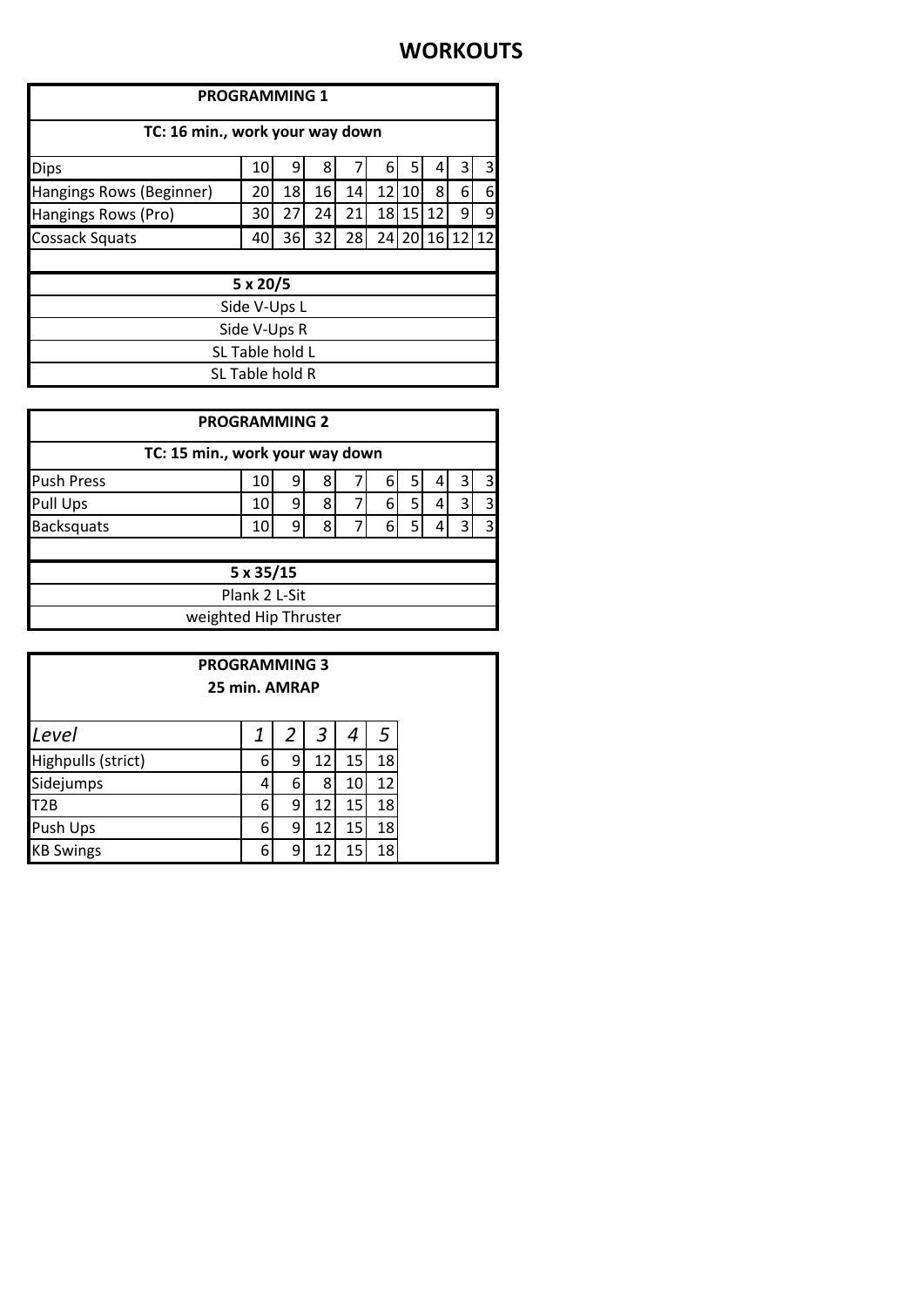### **ACTIVATION**

#### **3x30/10**

Hanging Floor Tap Top Hold Cossack Mobility L (+ support) Cossack Mobility R (+ support)

**1**

**2**

# **3x30/10**

Handstand / Bandstand one-arm Hang (15/15) Banded Squats Hollow Body / Hollow Rock

### **3**

**4x30/10 (4 Rounds!)** Active Hang Burpess over Bar SDHP (light KB)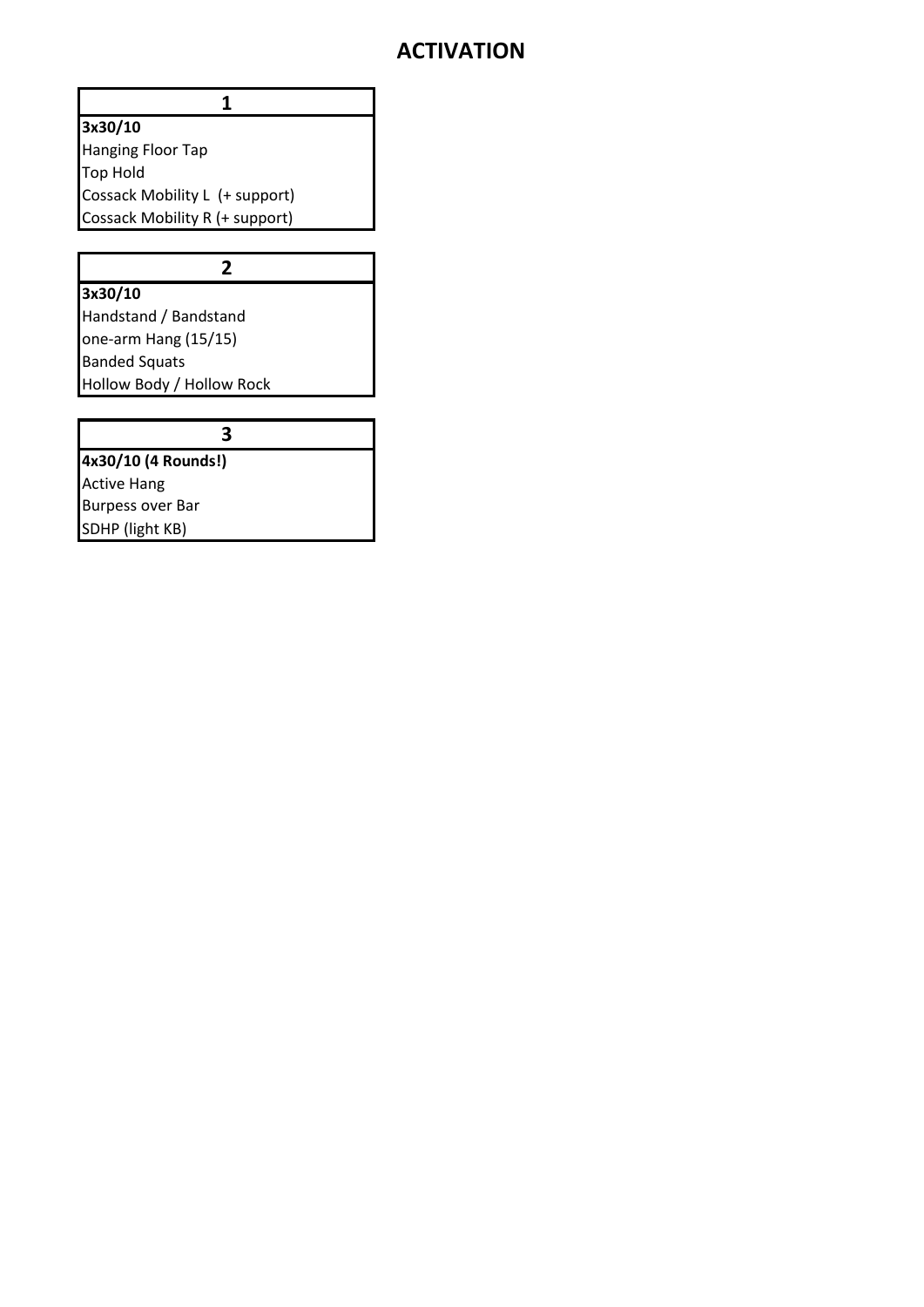### **APRIL 2022**

| Day | <b>Date</b> | PROGRAMMING Nr.         |
|-----|-------------|-------------------------|
| Mon | 4. Apr.     | 1                       |
| Tue | 5. Apr.     | $\overline{2}$          |
| Wed | 6. Apr.     | 3                       |
| Thu | 7. Apr.     | $\overline{1}$          |
| Fri | 8. Apr.     | $\overline{2}$          |
| Sat | 9. Apr.     | 3                       |
| Sun | 10. Apr.    | 1                       |
| Mon | 11. Apr.    | $\overline{2}$          |
| Tue | 12. Apr.    | 3                       |
| Wed | 13. Apr.    | $\overline{1}$          |
| Thu | 14. Apr.    | $\overline{\mathbf{c}}$ |
| Fri | 15. Apr.    | $\overline{\mathbf{3}}$ |
| Sat | 16. Apr.    | $\overline{1}$          |
| Sun | 17. Apr.    | $\overline{2}$          |
| Mon | 18. Apr.    | 3                       |
| Tue | 19. Apr.    | $\overline{1}$          |
| Wed | 20. Apr.    | $\overline{2}$          |
| Thu | 21. Apr.    | 3                       |
| Fri | 22. Apr.    | 1                       |
| Sat | 23. Apr.    | $\overline{2}$          |
| Sun | 24. Apr.    | 3                       |
| Mon | 25. Apr.    | $\overline{1}$          |
| Tue | 26. Apr.    | $\overline{\mathbf{c}}$ |
| Wed | 27. Apr.    | $\overline{\mathbf{3}}$ |
| Thu | 28. Apr.    | 1                       |
| Fri | 29. Apr.    | $\overline{2}$          |
| Sat | 30. Apr.    | 3                       |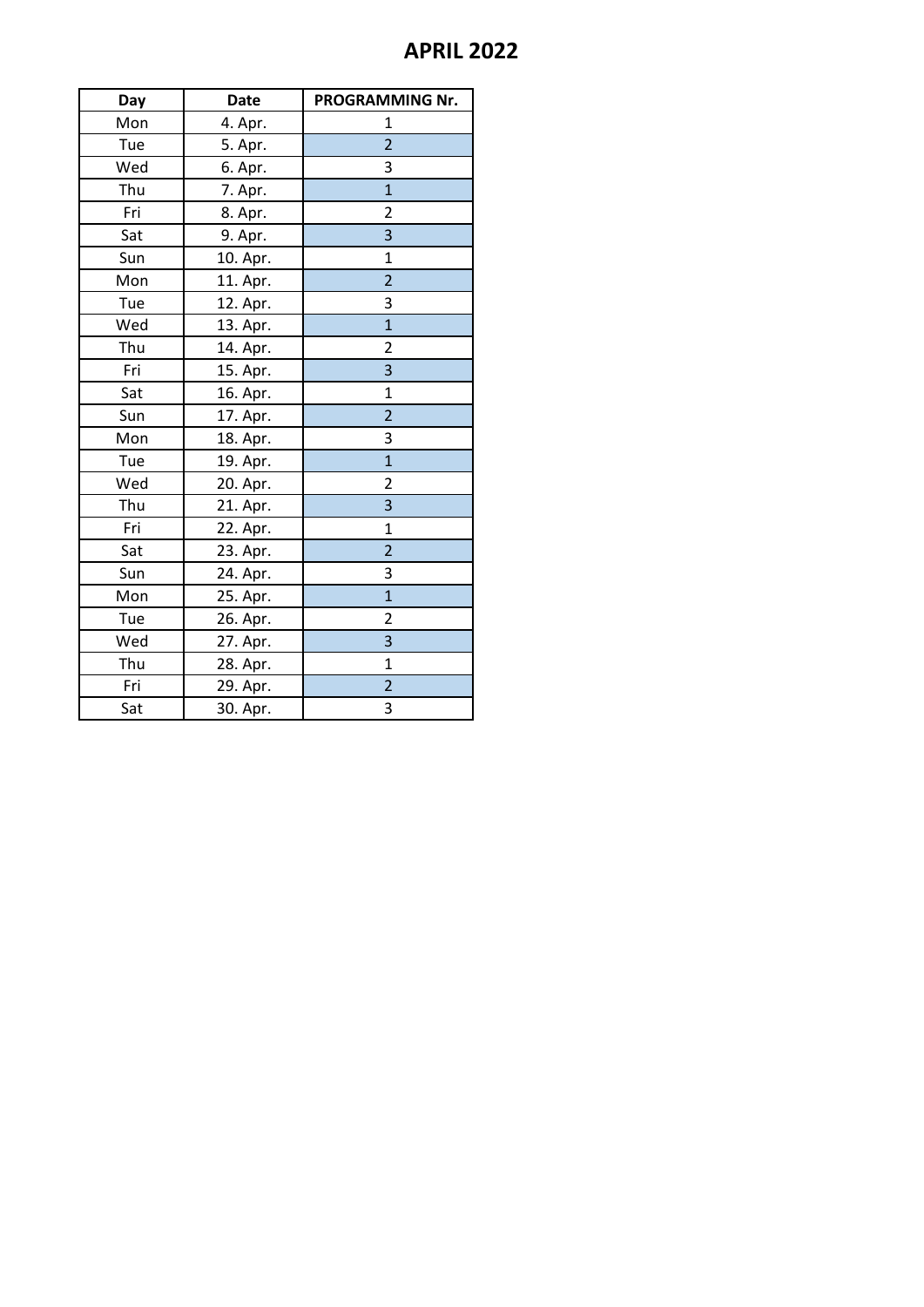## **MAY 2022**

| Day | <b>Date</b> | PROGRAMMING Nr. |
|-----|-------------|-----------------|
| Sun | 1. Mai.     | $\mathbf{1}$    |
| Mon | 2. Mai.     | $\overline{2}$  |
| Tue | 3. Mai.     | 3               |
| Wed | 4. Mai.     | $\overline{1}$  |
| Thu | 5. Mai.     | 2               |
| Fri | 6. Mai.     | 3               |
| Sat | 7. Mai.     | $\mathbf{1}$    |
| Sun | 8. Mai.     | $\overline{2}$  |
| Mon | 9. Mai.     | 3               |
| Tue | 10. Mai.    | $\overline{1}$  |
| Wed | 11. Mai.    | $\overline{2}$  |
| Thu | 12. Mai.    | 3               |
| Fri | 13. Mai.    | $\mathbf{1}$    |
| Sat | 14. Mai.    | $\overline{2}$  |
| Sun | 15. Mai.    | 3               |
| Mon | 16. Mai.    | $\overline{1}$  |
| Tue | 17. Mai.    | $\overline{2}$  |
| Wed | 18. Mai.    | 3               |
| Thu | 19. Mai.    | $\mathbf{1}$    |
| Fri | 20. Mai.    | $\overline{2}$  |
| Sat | 21. Mai.    | 3               |
| Sun | 22. Mai.    | $\mathbf{1}$    |
| Mon | 23. Mai.    | 2               |
| Tue | 24. Mai.    | 3               |
| Wed | 25. Mai.    | $\mathbf{1}$    |
| Thu | 26. Mai.    | $\overline{2}$  |
| Fri | 27. Mai.    | 3               |
| Sat | 28. Mai.    | $\overline{1}$  |
| Sun | 29. Mai.    | 2               |
| Mon | 30. Mai.    | 3               |
| Tue | 31. Mai.    | $\overline{1}$  |